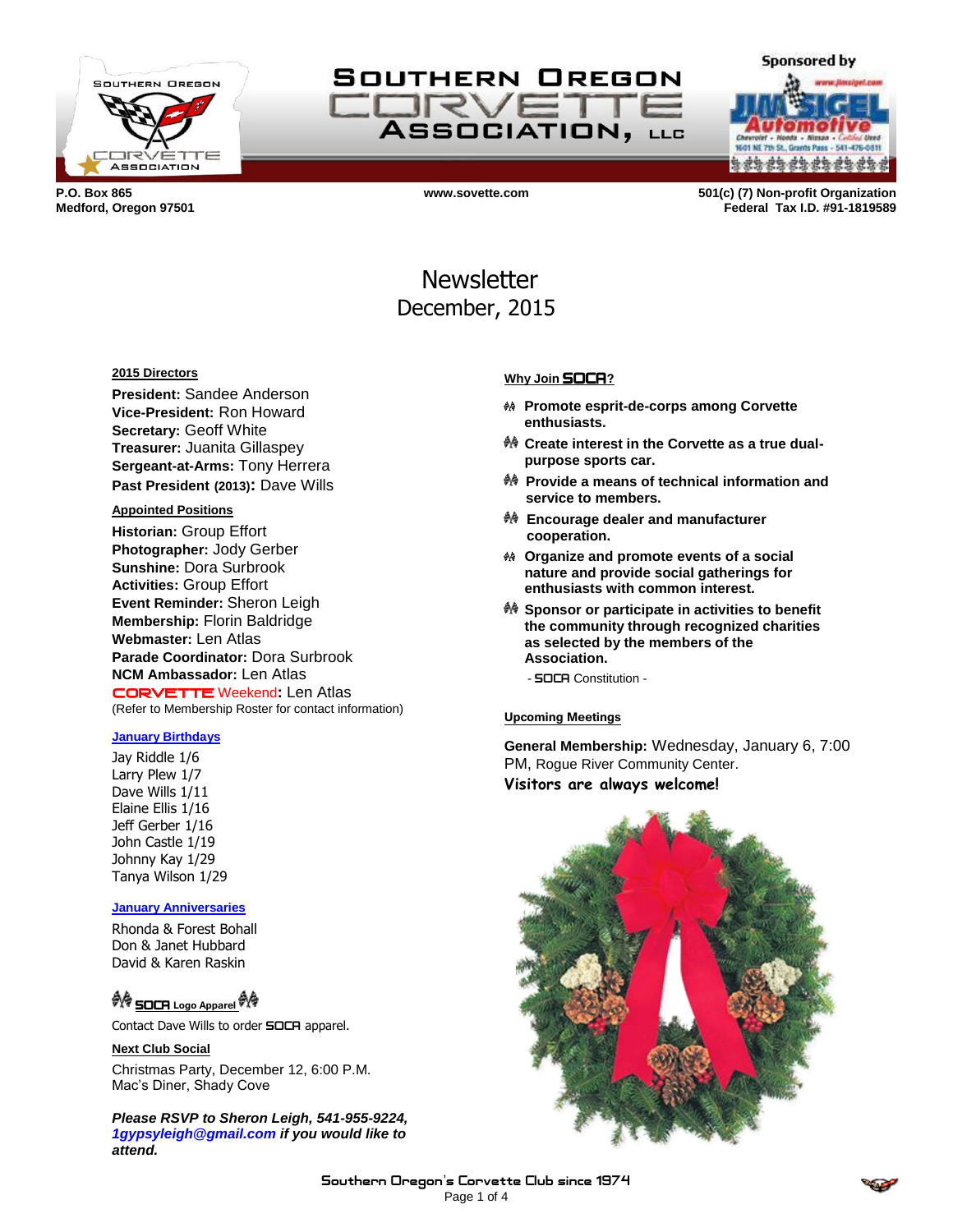# Events & Activities

**December 12** – SOCA Christmas Party, Mac's Diner, Shady Cove. Details to be determined.

January 6 - SOCA General Membership Meeting, 7:00 P.M., Rogue River Community Center, Rogue River.

**January 23** – SOCA Social, 6:00 P.M. Chili Feed and Fun Night. Community Center, Greenbrier Mobile Estates, 301 Freeman Rd, Central Point. Last name A-L bring Salad or Appetizer; M-Z bring Dessert.

**February 3** – SOCA General Membership Meeting, 7:00 P.M., Rogue River Community Center, Rogue River.

**February 20** – SOCA Social, 6:00 P.M. Details to be determined.

For additional events, information and links, go to the S.O.C.A. website Events Page

<http://www.sovette.com/default.asp?pg=activities>

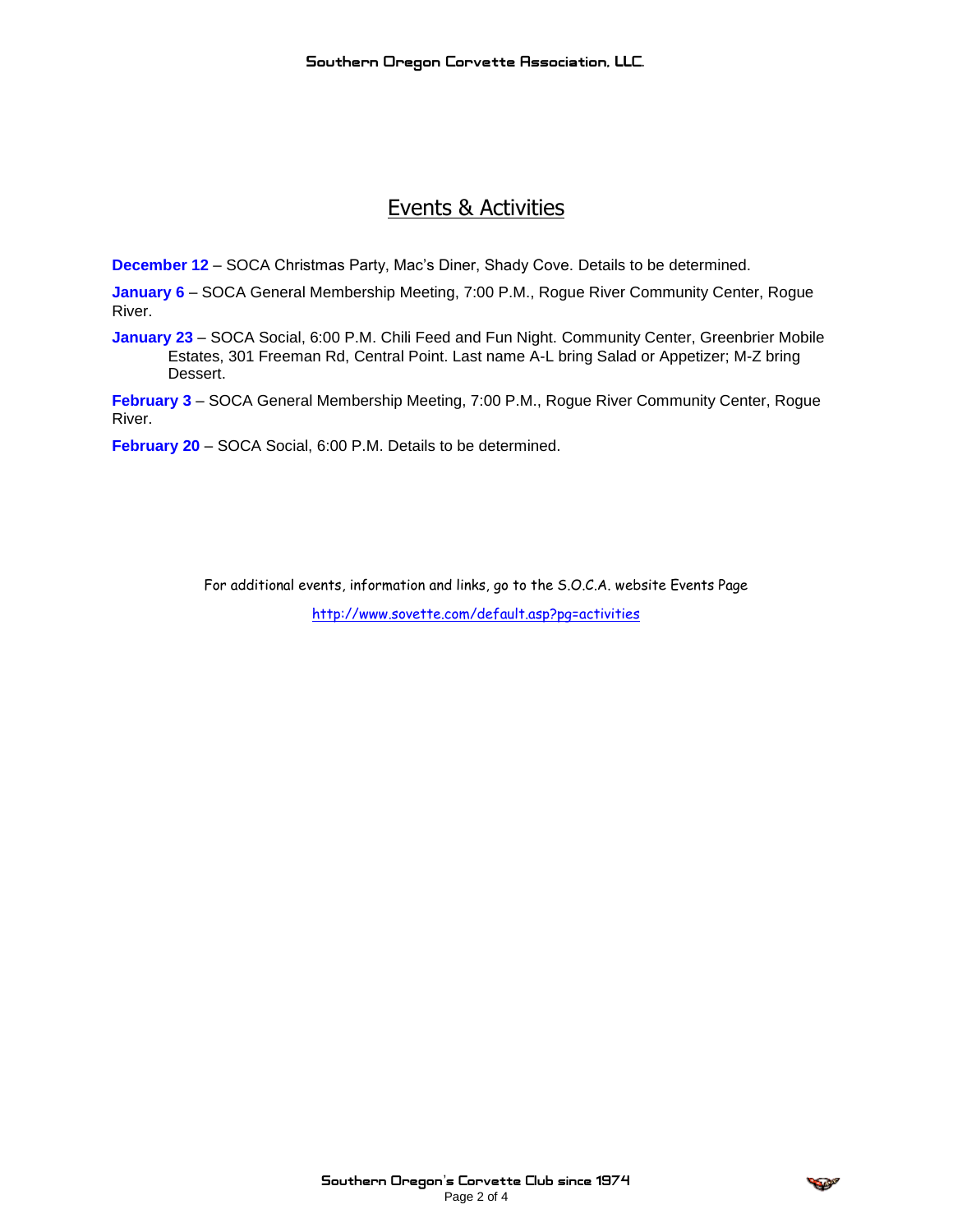

# **Corvette History & Trivia C5 -Roger's Corvette Center**

# C5 ... The "world-class" Corvettes... [1997](http://www.rogerscorvette.com/specs/97.htm) - [2004](http://www.rogerscorvette.com/specs/04.htm)



**The 1997 Corvette features several first-time high tech innovations, such** as black lights for the instrument panel and a "plastic" (composite) intake manifold.

- **The first 200 production C5 Corvettes were painted red, not the traditional white color for** the first production run.
- **•** The 1997 Corvette is the first one designed from the ground up as a Corvette, with very little borrowing of parts from other cars. One of the few "Off the Shelf" parts are the exterior door handles which are the same ones used on the Oldsmobile Aurora.
- The first use of a transaxle in a production Corvette occurred in the '97. However, the first plans for one were in the Q-Corvette in 1958, planned for the 1960 model. Transaxles showed up in Corvette prototypes in the mid '60s in running models.
- The first 4 speed in a Corvette was built by Borg Warner in 1957. The first transaxle in a production Corvette was also built by Borg Warner, forty years later in 1997. Both were introduced late in the model year.
- **Borg Warner has produced a transmission for each generation of Corvette: C1 1957 to** 1962, C2 - 1963, C3 - 1980 to 1981, C4 - 1984 to 1988, and C5 - 1997 to 1998.
- **The 1997 Corvette is the first Corvette to have windshield wipers that sweep in the same** direction instead of opposing directions.
- **The 1998 Corvette convertible is the first to offer the same sport suspension package as** the coupe. Since the C5 was designed from the start as a convertible model, the ragtop is nearly identical in structural rigidity to the coupe.
- **The first Corvette to sport a real trunk since 1962 again appeared with the 1998 Corvette** convertible.
- November 4, 1997 The 9752nd 1998 Corvette rolled down the assembly matching the total 1997 Model production run.
- **The last "Fairway Green" C5 came down the assembly line as a '98 model on November 10,** 1997. The color was discontinued due to poor sales.
- It takes 55 hours to build the new C5 Corvette, down from 70 hours for the previous C4 model.
- For the first time in history, the 1999 Corvette is available in three distinct body styles... Coupe, Convertible, and Hardtop (aka, "Fixed Roof Coupe").
- **•** The performance axle ratio for C5 Corvettes with automatic transmission is 3.15:1 (the standard ratio is 2.73:1).
- The 2000 Corvette featured new color choices to celebrate Y2K... Millennium Yellow and Dark Bowling Green Metallic... plus a new Torch Red interior option.